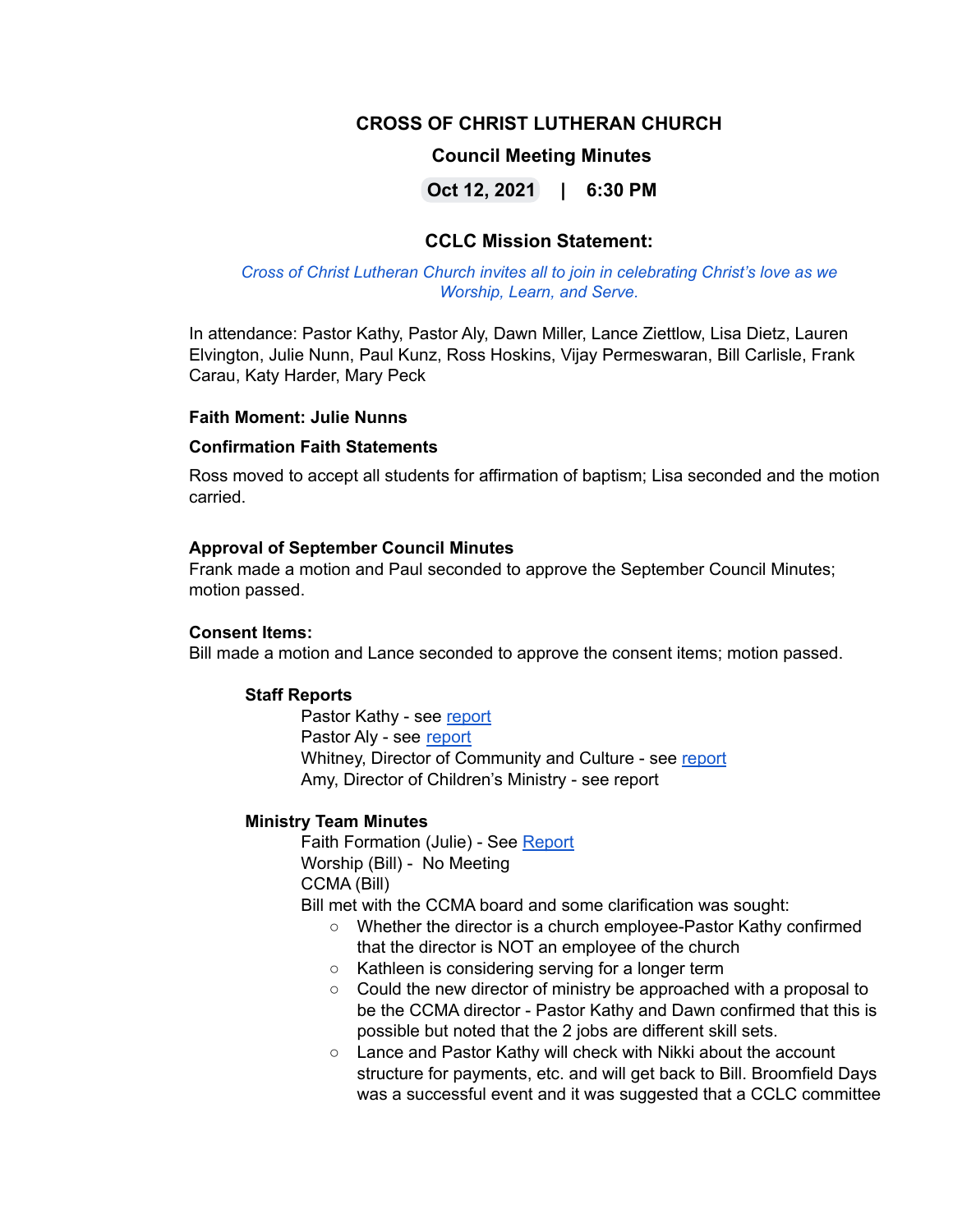join next year as a number of people were interested in learning more about our church.

Stewardship (Frank) - See Pastor Kathy Report Youth (Lauren) - See Pastor Kathy Report Outreach (Vijay): - No Meeting Long Range Planning (Paul) - No Meeting Evangelism (Ross) -

- Trying to bring back the ambassador program for visitors with more personalized messages and what should be in the welcome bag. Whitney is going to put out a call for volunteers.
- Working on finding out what current members skills and interests are
- Interested in bringing back the outdoor picnic possibly this spring
- New member classes are wrapping up

Preschool (Katy) - No Meeting

Property (Dawn) - See [Report](https://docs.google.com/document/d/1qS9WHd3Yrw8FL6VlbWd7yaa_ec3TWUkmtB7yLpGNKa0/edit)

## **SubTeam Reports**

Finance Team: See Treasurer Report

- Tech Team Focus is on Website (updating, securing, and new host site)
	- Whitney is coordinating Bob Ramey and Staff to update website

#### **UNFINISHED BUSINESS**

- Mutual MinistryUpdate (moved to November)
- Dawn noted that Pastors Kathy and Aly will begin meeting with Council quarterly

## **NEW BUSINESS**

- Nominating Team: Two outgoing council members are needed. Pastor Kathy asked for two of those transitioning off of the Council to be on the nominating team in Nov. and Dec. Ross and Lauren volunteered.
- Start Transition scheduling discussion:
	- Dawn said that we are on track with where we need to be but now need to begin thinking about assembling a call committee of 6 people. The goal is to have the committee in place before the annual congregational meeting. Directives on the call committee are on pages 22 and 23 on the Moving Into the Future document. The call committee nomination form that we have now will be reviewed and updated with a Nov. 7 due date, then sent to the congregation.
	- Whitney will be asked to come to the Nov. Council meeting and report on Conversations With Courage.
- Approval of Pastor Aly's Housing Allowance Designation
	- A motion was duly made by Frank, seconded by Vijay, and approved that the ministry compensation paid to Rev. Aly Kohlmeyer during the year 2021 include a designated housing (or parsonage/manse/rectory) allowance in the amount of \$0. This amount shall remain in effect annually until amended or rescinded.